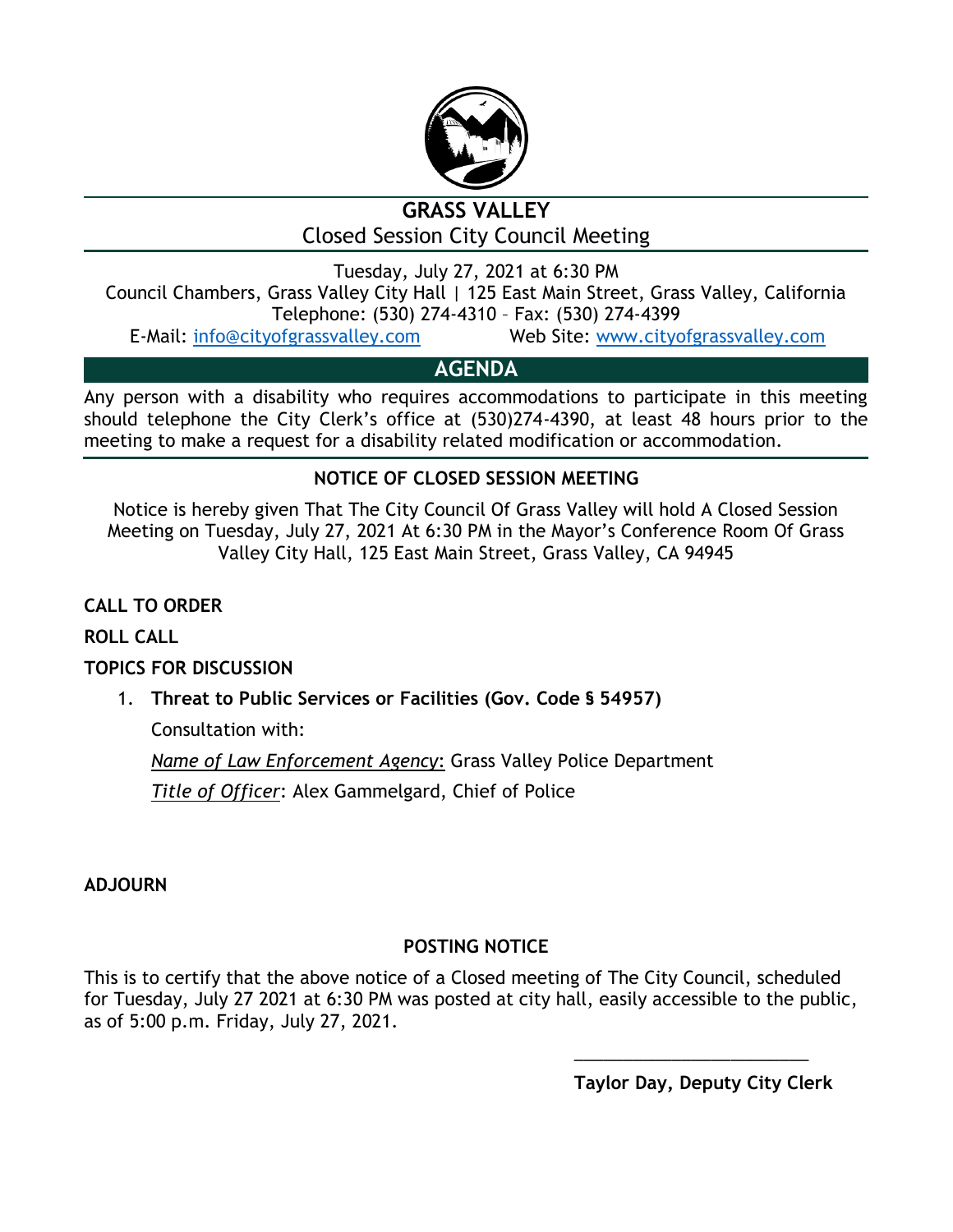

# **GRASS VALLEY**

City Council Regular Meeting, Capital Improvements Authority and Redevelopment "Successor Agency"

Tuesday, July 27, 2021 at 7:00 PM Council Chambers, Grass Valley City Hall | 125 East Main Street, Grass Valley, California Telephone: (530) 274-4310 – Fax: (530) 274-4399

E-Mail: [info@cityofgrassvalley.com](mailto:info@cityofgrassvalley.com) Web Site: [www.cityofgrassvalley.com](http://www.cityofgrassvalley.com/)

## **AGENDA**

Any person with a disability who requires accommodations to participate in this meeting should telephone the City Clerk's office at (530)274-4390, at least 48 hours prior to the meeting to make a request for a disability related modification or accommodation.

## **VIRTUAL MEETING NOTICE**

In response to Governor Newsom's Executive Order N-08-21 and Resolution 2020-09 Declaring the Existence of a Local Emergency related to the COVID-19 pandemic, public participation in the City of Grass Valley City Council and other public meetings shall be electronic only, and without a physical location for public participation, until further notice in compliance with California state guidelines on social distancing. City Council welcomes you to attend the meetings electronically, which are scheduled at 7:00 p.m. on the 2nd and 4th Tuesdays of each month. Your interest is encouraged and appreciated.

This meeting is being broadcast "live" on Comcast Channel 17 by Nevada County Media, on the internet at www.cityofgrassvalley.com, or on the City of Grass Valley YouTube channel at https://www.youtube.com/channel/UCdAaL-uwdN8iTz8bI7SCuPQ. Indexed archives of meetings are available via this link as well.

Members of the public are encouraged to submit public comments via voicemail at (530) 274- 4390 and email to public@cityofgrassvalley.com. Comments will be reviewed and distributed before the meeting if received by 5pm. Comments received after that will be addressed during the item and/or at the end of the meeting. Council will have the option to modify their action on items based on comments received. Action may be taken on any agenda item.

Agenda materials, staff reports, and background information related to regular agenda items are available on the City of Grass Valley website: www.cityofgrassvalley.com. Materials related to an item on this agenda submitted to the Council after distribution of the agenda packet will be made available on the City of Grass Valley website at www.cityofgrassvalley.com subject to City staff's ability to post the documents before the meeting.

**If you do not have the means to participate in meetings electronically, contact the City at (530) 274-4390 and staff will be happy to identify alternative means for you to participate.**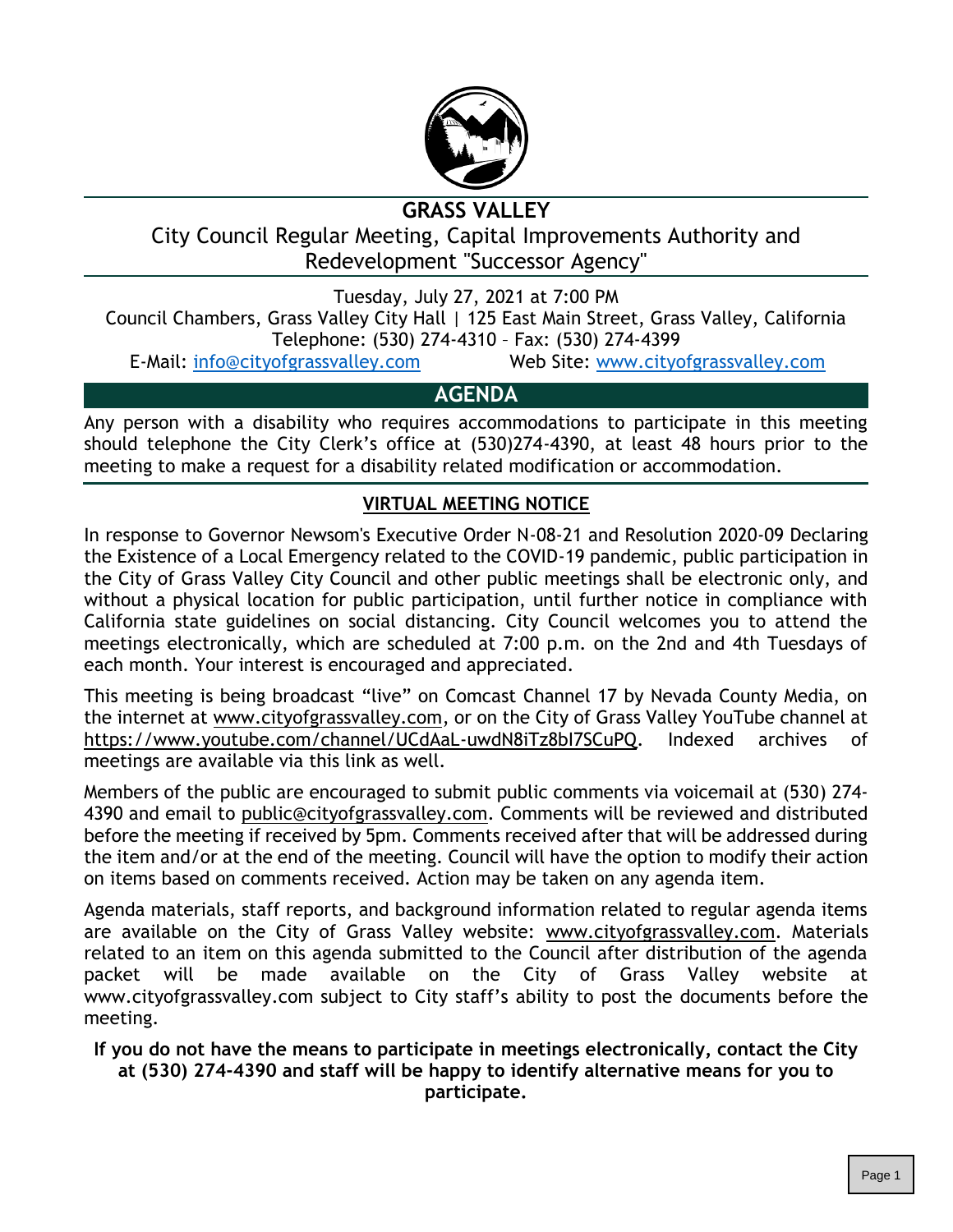### **CALL TO ORDER**

#### **PLEDGE OF ALLEGIANCE**

### **ROLL CALL**

**AGENDA APPROVAL** - *The City Council reserves the right to hear items in a different order to accomplish business in the most efficient manner.*

#### **REPORT OUT OF CLOSED SESSION**

#### **INTRODUCTIONS AND PRESENTATIONS**

- 1. Recognition of the 4th of July Festivity Sponsors.
- [2.](#page--1-0) Proclamation for Hills Flat Lumbers 100th year of business.

**PUBLIC COMMENT** - *Members of the public are encouraged to submit public comments via voicemail at (530) 274-4390 and email to public@cityofgrassvalley.com. Comments will be reviewed and distributed before the meeting if received by 5pm. Comments received after that will be addressed during the item and/or at the end of the meeting. Council will have the option to modify their action on items based on comments received. Action may be taken on any agenda item.*

**CONSENT ITEMS** - *All matters listed under the Consent Calendar are to be considered routine by the City Council and/or Grass Valley Redevelopment Agency and will be enacted by one motion in the form listed. There will be no separate discussion of these items unless, before the City Council and/or Grass Valley Redevelopment Agency votes on the motion to adopt, members of the Council and/or Agency, staff or the public request specific items to be removed from the Consent Calendar for separate discussion and action (roll call vote).*

[3.](#page--1-0) Approval of the Regular Meeting Minutes of July 13th, 2021.

**Recommendation:** Council approve minutes as submitted.

[4.](#page--1-0) Local Emergency Proclamation (COVID-19)

**Recommendation**: Continuance of Novel Coronavirus (COVID-19) proclamation declaring a Local State of Emergency

[5.](#page--1-0) Local Emergency Proclamation (Drought Conditions)

**Recommendation**: Drought Conditions proclamation declaring a Local State of Emergency

[6.](#page--1-0) Authorize travel for City Council and City Manager to attend League of California Cities sponsored training and conferences for FY21/20 and appointment of Council Member Arbuckle as the voting delegate and Mayor Aguilar and Council Member Bob Branstrom as alternates for League of California Cities 2020 Annual Conference meeting and for related travel and training for the City Manager.

**Reccomendation**: That Council 1) approve travel and related expenses for City Council Member(s) and City Manager to attend the League of California Cities sponsored training and conferences for FY21/22, and 2) appoint Council Member Arbuckle as the voting delegate and Vice Mayor Aguilar and Council Member Bob Branstrom as the alternates for the 2021 League Annual Conference on September 22- 24, 2021.